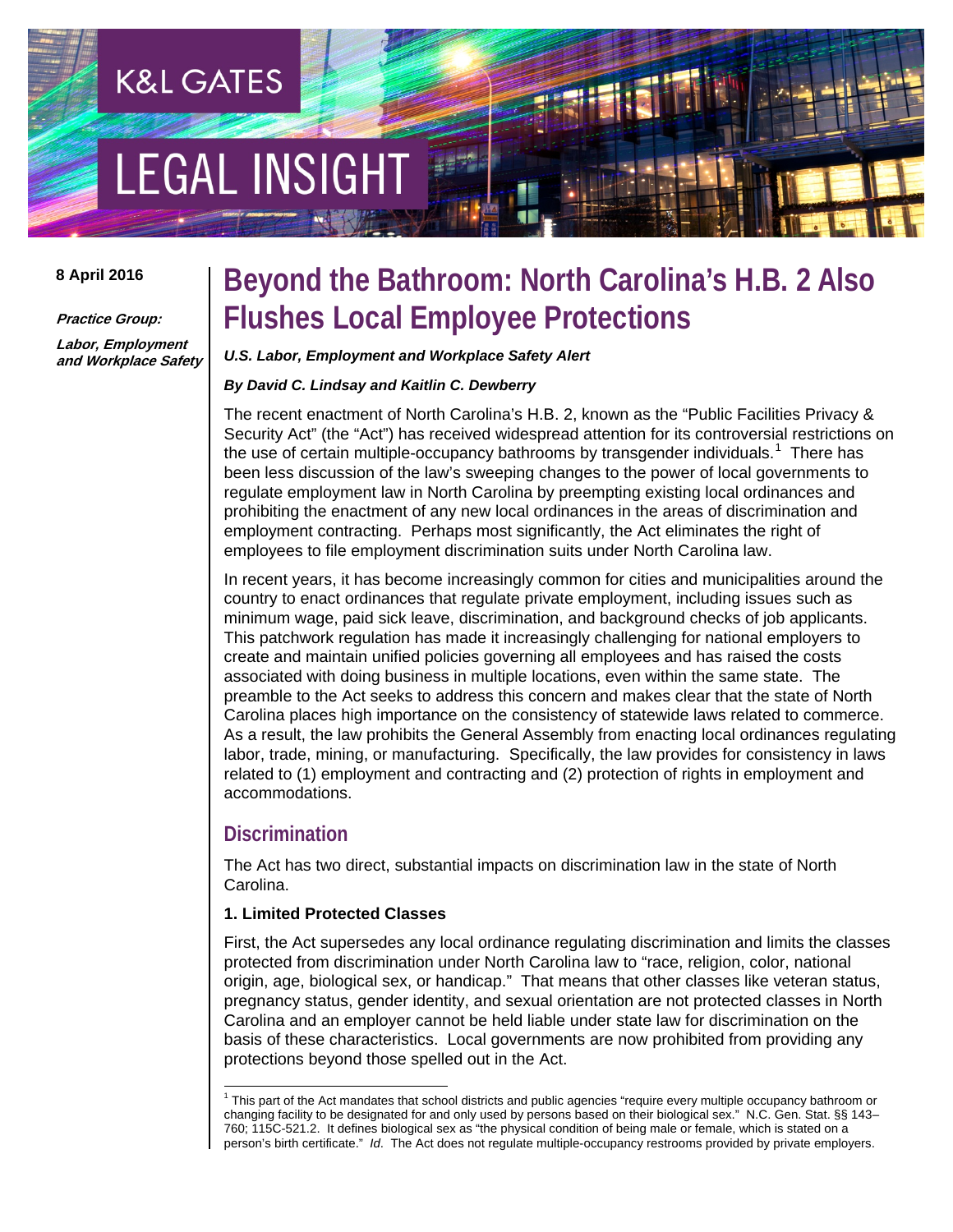# K&L GATES

# **Beyond the Bathroom: North Carolina's H.B. 2 Also Flushes Local Employee Protections**

### **2. No Private Cause of Action for Discrimination under North Carolina Law**

Second, the Act eliminates private causes of action for discrimination in employment under North Carolina law. As a result, North Carolina has a discrimination law without an enforcement mechanism, effectively making it advisory only. The North Carolina Equal Employment Practices Act ("NCEEPA") does not, by its terms, create a private cause of action for employees. Traditionally, courts have permitted individuals to bring discrimination claims for wrongful discharge in violation of public policy under the common law. According to the Act, individuals can no longer rely on the NCEEPA as the public policy basis for such wrongful termination claims. It specifically forecloses any future common law claims for discrimination:

This Article does not create, and shall not be construed to create or support, a statutory or common law private right of action, and no person may bring any civil action based upon the public policy expressed herein.

While it is true that the new law has no impact on individuals' rights to file discrimination claims under federal law, this change still is likely to have an impact on potential plaintiffs. First, the law may reduce the number of plaintiffs filing claims by restricting them to shorter time limits within which to file a claim. Individuals filing many federal discrimination claims are subject to a strict 180-day deadline from the day the discrimination took place. It is not uncommon for employees to miss the federal filing deadline because they are not fully informed of their rights, fail to timely consult with an attorney, or put off filing a claim while they are looking for a new job. Late filers' claims have frequently been saved by state law because wrongful discharge claims based on North Carolina's discrimination law were subject to a more lenient three-year statute of limitations.

Second, the Act may result in a reduction in some types of damages recoverable by plaintiffs alleging discrimination. For example, federal discrimination laws like Title VII of the Civil Rights Act of 1964 cap certain compensatory and punitive damages awarded for intentional discrimination based on employer size, up to a maximum of \$300,000 (although other damages, like back pay and front pay, are not capped by the statute). For discrimination claims filed under North Carolina law, there traditionally has not been a comparable cap on the compensatory and punitive damages a plaintiff could recover.

# **Employment Contracting**

The new law supersedes and preempts any ordinance, regulation, resolution, or policy adopted by any local governing body in the state that relates to compensation of employees including wage levels, hours of labor, payment of earned wages, benefits, leave, or wellbeing of minors in the workforce. Consequently, local governments are now precluded from raising the state's \$7.25 minimum wage. There a few limited exceptions, and this provision does not apply to a local government regulating, compensating, or controlling its own employees. As a result, Wake County's \$13.50 minimum wage for county employees will likely not be affected.

This provision of the Act preempting local governments from legislating in the area employment contracting is not unprecedented. On June 30, 2015, Michigan's legislature enacted a similar law, referred to as the "Local Government Labor Regulatory Limitation Act,"